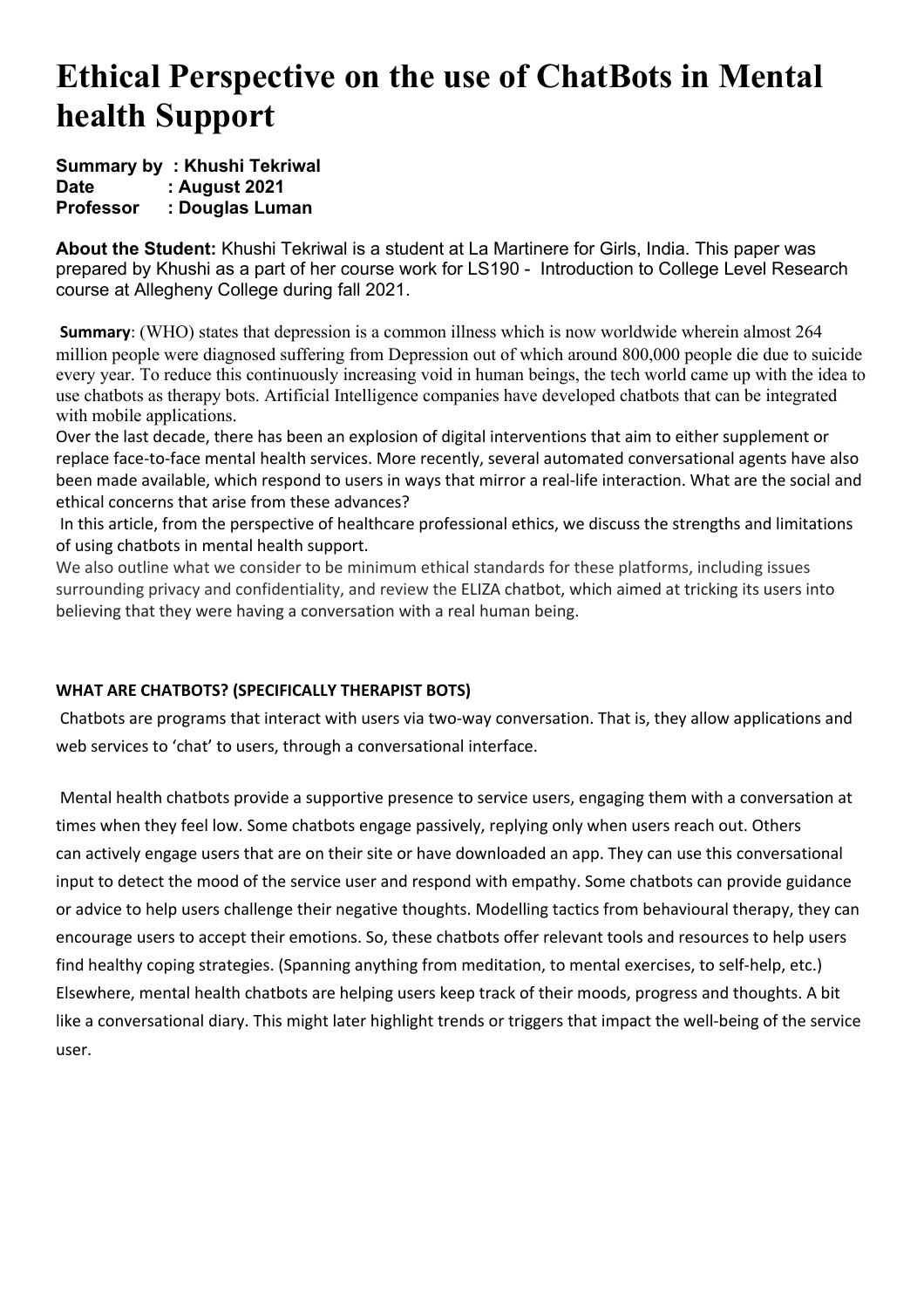### **BRIEF OF THE FIRST-EVER THERAPIST CHATBOT – ELIZA**

In 1964, the programmable natural language processing program ELIZA was developed at the MIT Artificial Intelligence Laboratory by Joseph Weizenbaum. Designed to act as a Rogerian psychotherapist, ELIZA could not understand the content of its conversations. However, many who used this chatbot believed it to be intelligent enough to comprehend conversation and even became emotionally attached to it. The program was designed in a way to mimic human conversation. Weizenbaum later remarked that "[he] had not realized…that extremely short exposures to a relatively simple computer program could induce powerful delusional thinking in quite normal people." In 1972 at Stanford University, psychiatrist Kenneth Colby developed PARRY, a program capable of simulating the behaviour of a human with schizophrenia that was then "counseled" several times by ELIZA.



*A sample interaction between a patient and a chatbot therapist*.

# **MENTAL HEALTH STATS- THE CRISIS WE ARE IN**

Mental health disorders are among the leading causes of morbidity and mortality, expected to cost the world's economy some \$16 trillion by 2030. They affect at least 10% of the population, with up to 20% of children and adolescents suffering from some type of mental disorder and women are more likely than men to be diagnosed with depression. In the US, approximately 90% of the people experienced a mental illness in 2017-18, which was a year-on-year increase of 1.5 million people. The number of the young reporting mental distress is rising more significantly. No one seems to know exactly why depression and anxiety are so common nowadays. Many experts even dismiss any upswing, arguing that what we see is a surge of people actively seeking treatment. Indeed, the number of people applying for help with depression or anxiety in the US has soared, according to the 2021 State of Mental Health in America report. As many as 315,220 people took anxiety tests from January to September 2020, 93% up from the entire of 2019. The number of people taking depression screens increased by 62% to 534,784 people. At the same time, only around 40% of US adults with mental illness received treatment in 2019. One of the reasons is a shortage of mental health providers, which the US National Council for Behavioral Health predicts can reach over 15,000 clinicians in the next couple of years. The need for solutions that can scale access to mental health treatment is desperate, while such solutions are already here, thanks to AI.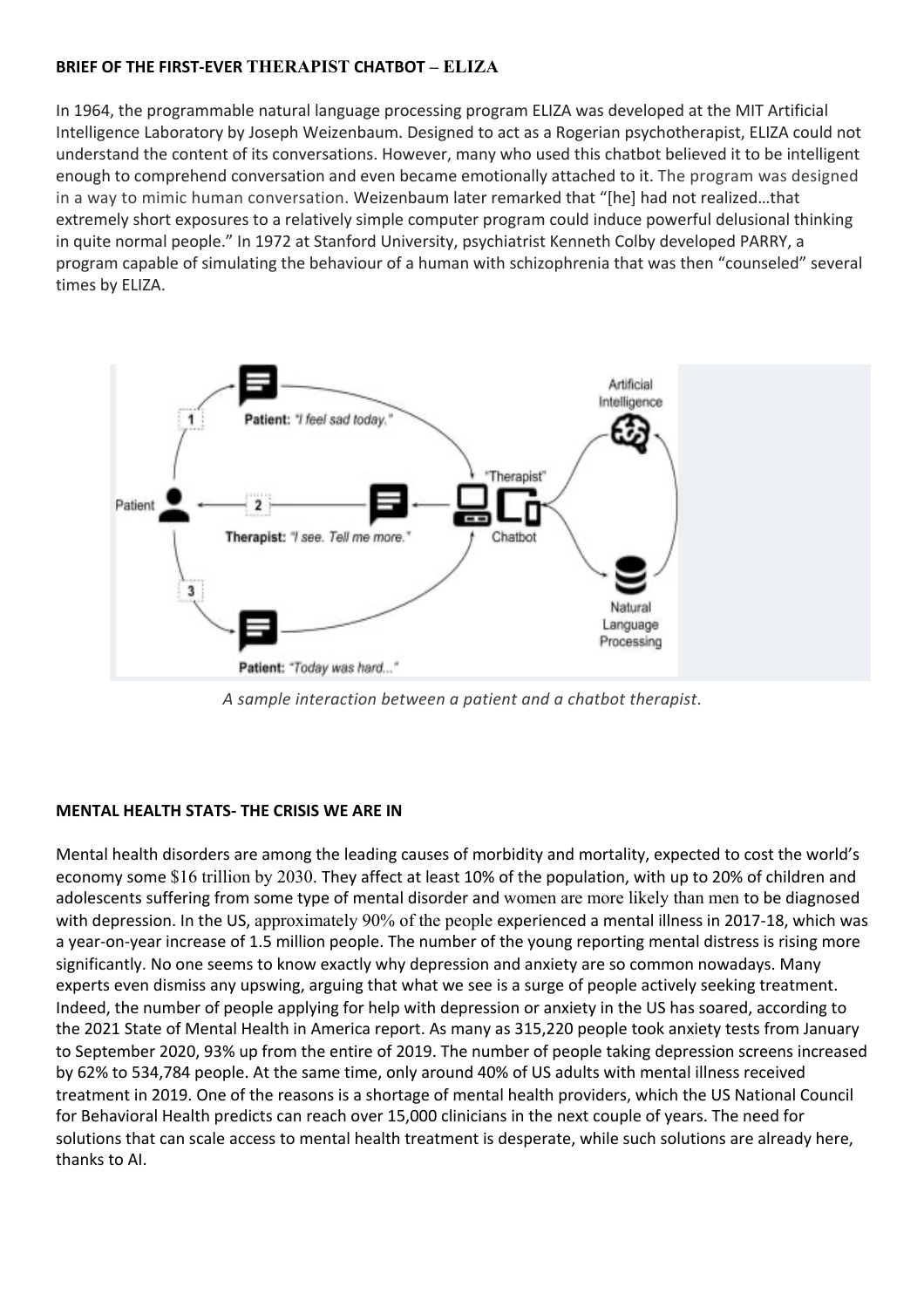*Percentage of adults aged 18 and over who had received any mental health treatment, taken medication for their mental health, or received counselling or therapy from a mental health professional in the past 12 months, by age group: United States, 2019.*



*[Source: https://www.cdc.gov/nchs/products/databriefs/db380.htm]*

# **COVID'S MENTAL STRESS**

The percentage of people experiencing symptoms of depression and anxiety has surged amid the COVID-19 pandemic, data from nationally representative surveys show.



onature

*[Source: Office for National Statistics (UK data); Centers for Disease Control and Prevention (US data)]*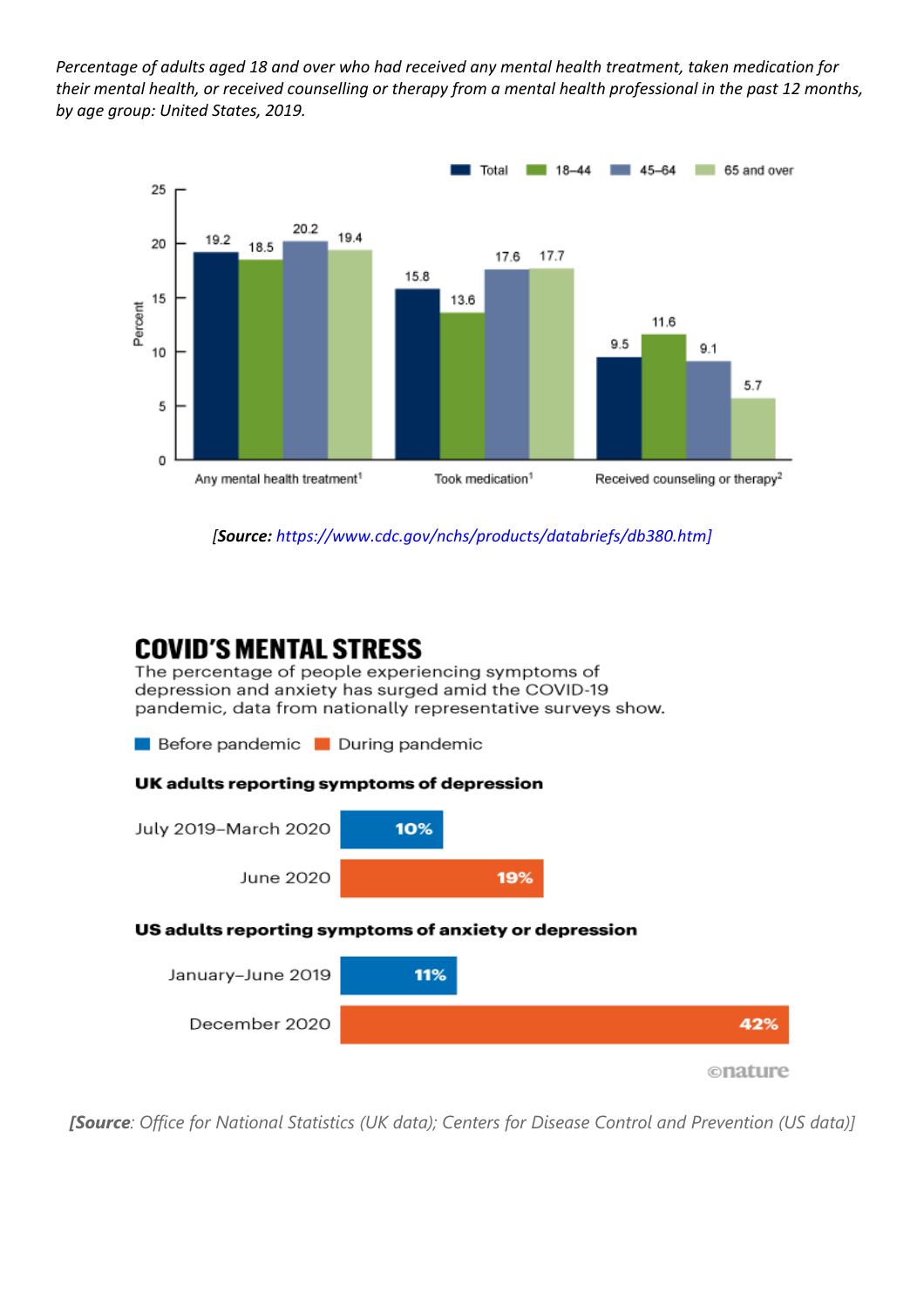# **STRENGTHS OF USING MENTAL HEALTH CHATBOTS**

Current literature demonstrates that there are widespread benefits to using chatbots.

**Acceptability**- Chatbots are also seen to relieve certain barriers in mental health provision, such as stigma around accessing psychological health services and geographical isolation that can hinder attendance at faceto-face counselling. Robotic applications might be preferable for some patients, reducing embarrassment when asking for specific information or services or feelings of shame when admitting non-compliance with a treatment plan.

**Accessibility**- Mobile mental health interventions are nonintrusive and easily accessible for anyone with a mobile phone. It provides immediate help as these services are 24/7 available in contrast to the traditional way of booking an appointment with a psychologist wherein the appointment might be provided at a later date. As the access to mental health services remains an issue worldwide, with the mental health workforce insufficient to meet the growing demand for mental health services, automated procedures hold great promise for both mental healthcare providers and those in need of mental health services.

**Affordability-** They will provide cost savings for the users in the form of travel expenses and telephone charges. There are many people, especially the rural population, who cannot afford the professional health care services. So, AI steps in as a free resort to their vulnerability.

In the United Kingdom, Samaritans, the helpline service, recorded that users younger than 25 years were the highest user age group of their text messaging service, and they were more likely to communicate through text than to phone the organization. These young people can also feel uncomfortable disclosing their feelings to a human being. As a recent study shows, in some circumstances, patients are more likely to disclose personal details to artificial intelligence-powered conversational assistants rather than to an actual clinician. Many young people also feel that their problems are too personal, or they fear that this sensitive data could be shared with others.



*Perceived logistical benefits of using chatbots for clients [Source: https://dl.acm.org/doi/fullHtml/10.1145/3453175]*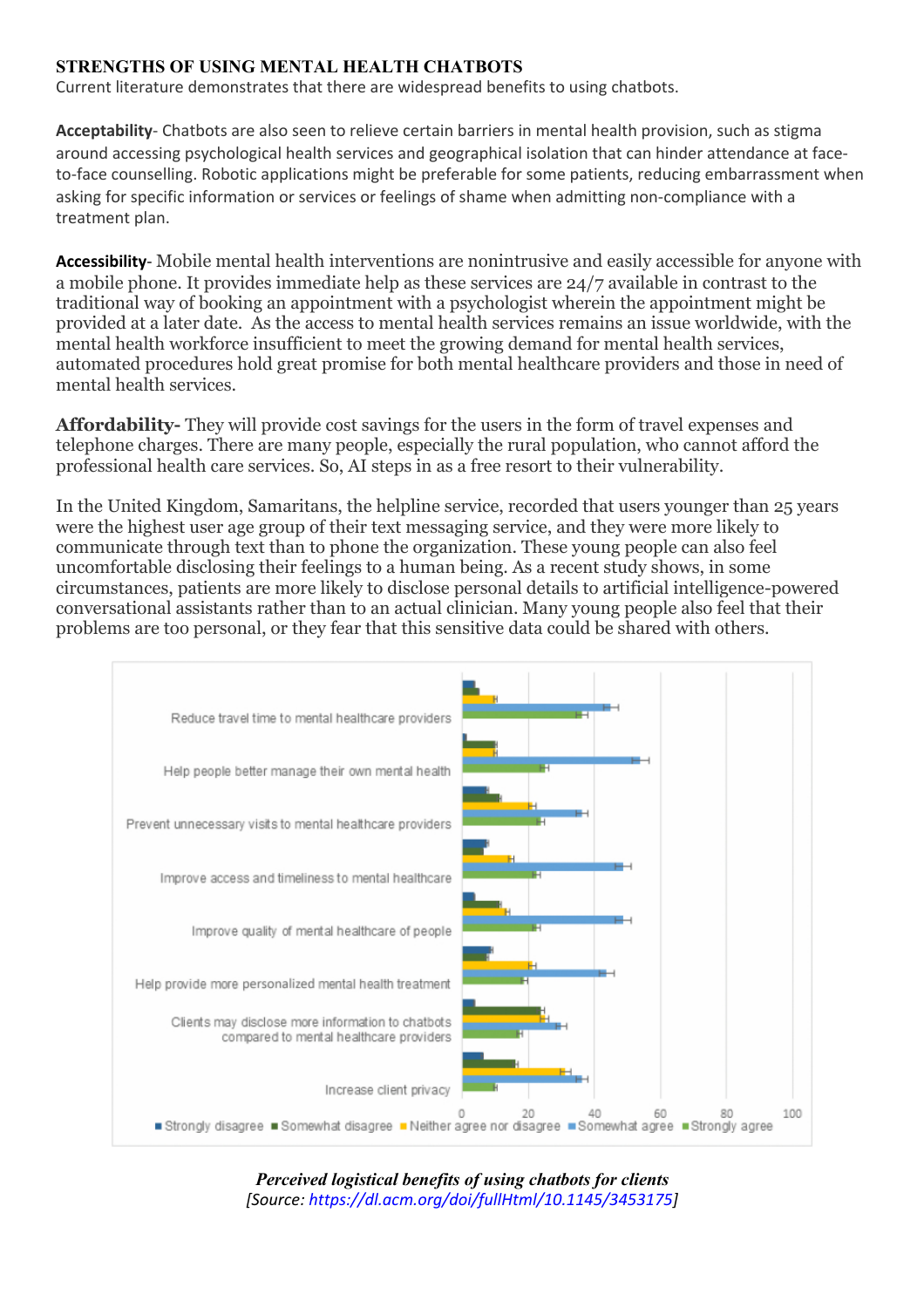### **LIMITATIONS:**

Chatbots also have their limitations.

Placing Artificial Intelligence in the space of mental healthcare is a controversial intersection. AI is only as strong as the data it is trained on. Machines have predefined scripts and not minds of their own, and hence they cannot empathise or rationalise like human beings. They also cannot be creative with their responses, and can only perform the tasks they are designed to do. As a result, people who use Wysa, for instance, often have reviews such as, "You're not getting me" or "You're not understanding me", even though its founders are constantly trying to reduce that number.

They may not be able to understand the nuances of human language. Artificial intelligence has to understand the complexities at play, to prevent the provision of an unsuitable answer or providing unclear or nonsensical responses, to be able to communicate what is at the core of mental health problems. They only mimic understanding, they don't truly understand. This can, on occasion, cause friction as the chatbot makes mistakes. Further, chatbots have failed to recognise and report instances of users in crisis.

Machine learning-based tools often continuously learn using large volumes of data. While this works well in extremely well-structured data sets with a large volume of unambiguous data (like images or audio), such large volumes of well-codified data don't exist in the domain of mental health. Plus, with a limited ability to understand what a user says and even more limited ability to respond to it, these bots hardly add to their base of data that would enable them to learn more.

Chatbots also fall short in the provision of mental health support for sensitive topics, such as suicide risks and where abuse is being reported. Indeed, there is not enough evidence-based data to support chatbot use in suicide prevention.

A human psychotherapist has a lot more information to base their reactions on. She can see facial expressions, the tone of the voice and body language to detect subtle unsaid cues. What the person receiving therapy thinks may be completely divergent from what she says. Humans are good at understanding intentions, whereas chatbots are no good so far.

There is also the issue of sensitive personal details being shared with these apps, and how secure this information is. Virtual conversational applications record and store information that is divulged with them, with the privacy and confidentiality clauses of these being dubious at best.



*Perceived risks associated with using mental healthcare chatbots for clients [Source: https://dl.acm.org/doi/fullHtml/10.1145/3453175 ]*